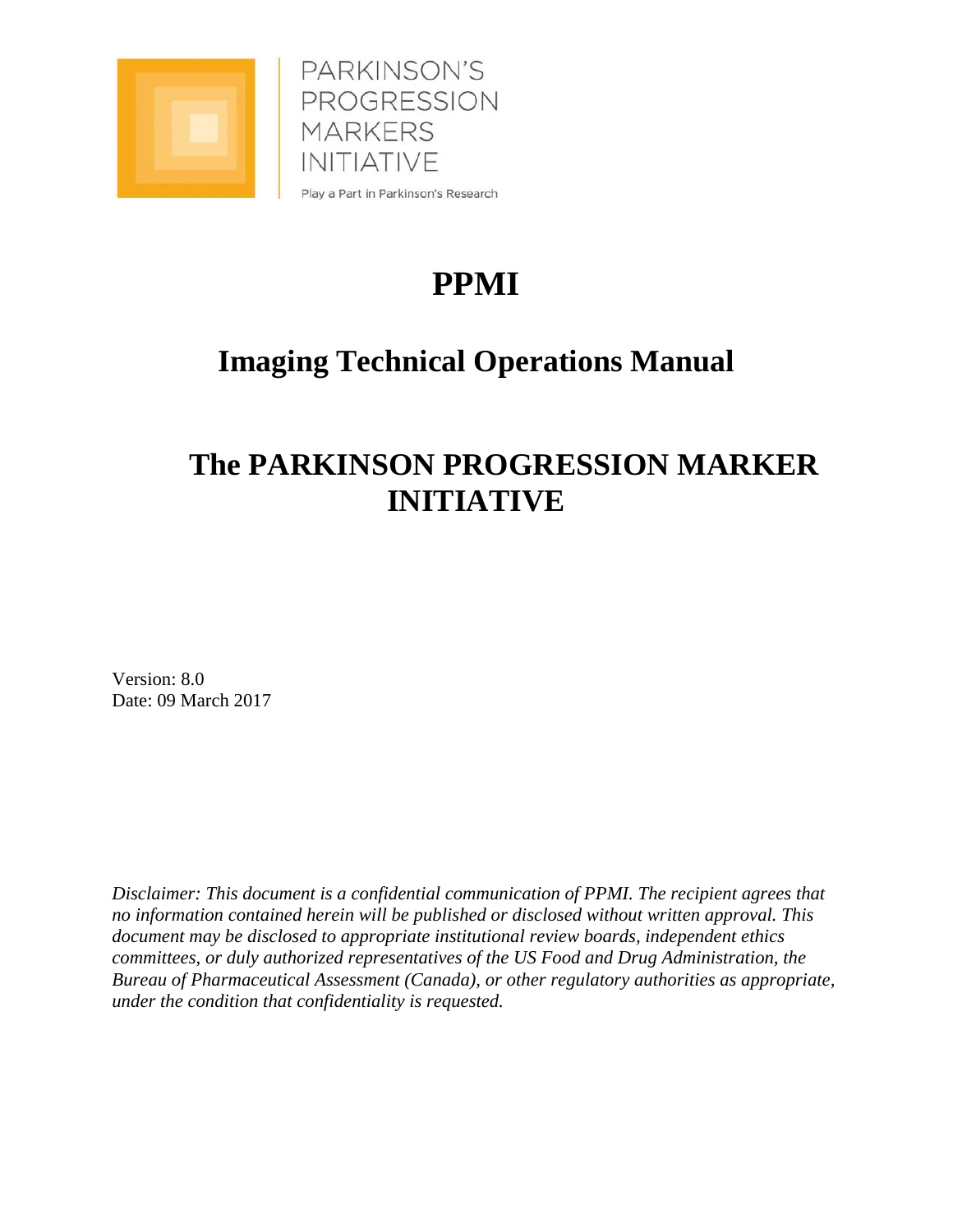|     | <b>Table of Contents</b>                                               |  |
|-----|------------------------------------------------------------------------|--|
|     |                                                                        |  |
| 1.1 |                                                                        |  |
| 1.2 |                                                                        |  |
| 2.  |                                                                        |  |
| 2.1 | Completion of the SPECT Imaging Center Qualification Questionnaire:  4 |  |
| 2.2 |                                                                        |  |
| 2.3 |                                                                        |  |
| 2.4 |                                                                        |  |
| 3.  |                                                                        |  |
| 3.1 |                                                                        |  |
| 3.2 |                                                                        |  |
|     |                                                                        |  |
| 4.  |                                                                        |  |
| 4.1 |                                                                        |  |
| 4.2 |                                                                        |  |
| 4.3 |                                                                        |  |
| 4.4 |                                                                        |  |
| 5.  | Image Reconstruction, Processing, Scan Identification and Archiving 12 |  |
| 5.1 |                                                                        |  |
| 5.2 |                                                                        |  |
| 5.3 |                                                                        |  |
| 6.  |                                                                        |  |
| 7.  |                                                                        |  |
| 8.  |                                                                        |  |
|     |                                                                        |  |

| Figure 1 Anthropomorphic striatal phantom for initial center calibration during technical center |  |
|--------------------------------------------------------------------------------------------------|--|
|                                                                                                  |  |
|                                                                                                  |  |
|                                                                                                  |  |
|                                                                                                  |  |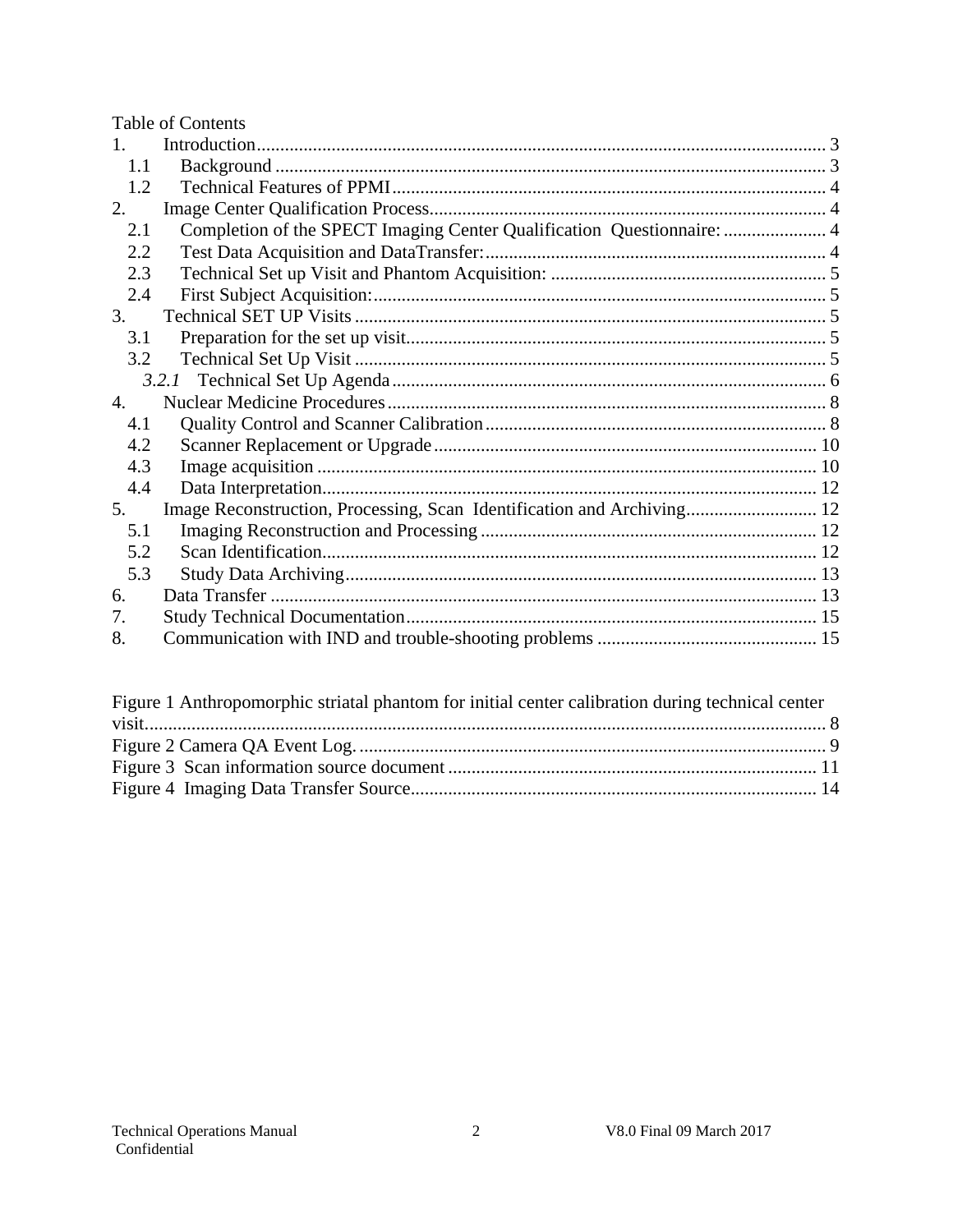## **1. INTRODUCTION**

This manual describes technical features of dopamine transporter (DAT) single photon emission computed tomography (SPECT) for the study protocol entitled Parkinson Progression Marker Initiative (PPMI) and includes information about camera quality control and calibration, scan acquisition protocols, image processing and analysis and file transfer to the core imaging lab.

#### **1.1 Background**

The primary objective of this study is to identify clinical, imaging and biologic markers of PD progression for use in clinical trials of disease-modifying therapies.

The specific aims to accomplish the primary objective are:

a. Establish standardized protocols for acquisition, transfer and analysis of clinical, imaging and biologic data that can be used by the PD research community.

Develop a comprehensive and uniformly acquired clinical and imaging dataset and biological samples that can be used to estimate the mean rates of change and the variability around the mean of clinical, imaging and biomic outcomes in early PD patients prodromal PD subjects, and PD subjects with a LRKK2, GBA or SNCA mutation.

Investigate existing and identify novel clinical, imaging, and biomic Parkinson disease progression markers to identify quantitative individual measures or combination of measures that demonstrate optimum interval change in PD patients in comparison to healthy controls, SWEDD subjects, Prodromal subjects, PD subjects with a LRRK2, GBA or SNCA mutation, unaffected LRRK2, GBA or SNCA mutation carriers, or in sub-sets of PD patients defined by baseline assessments, progression milestones and/or rate of clinical, imaging, genetic mutations, or biomic change.



## **OBJECTIVES OF PPMI**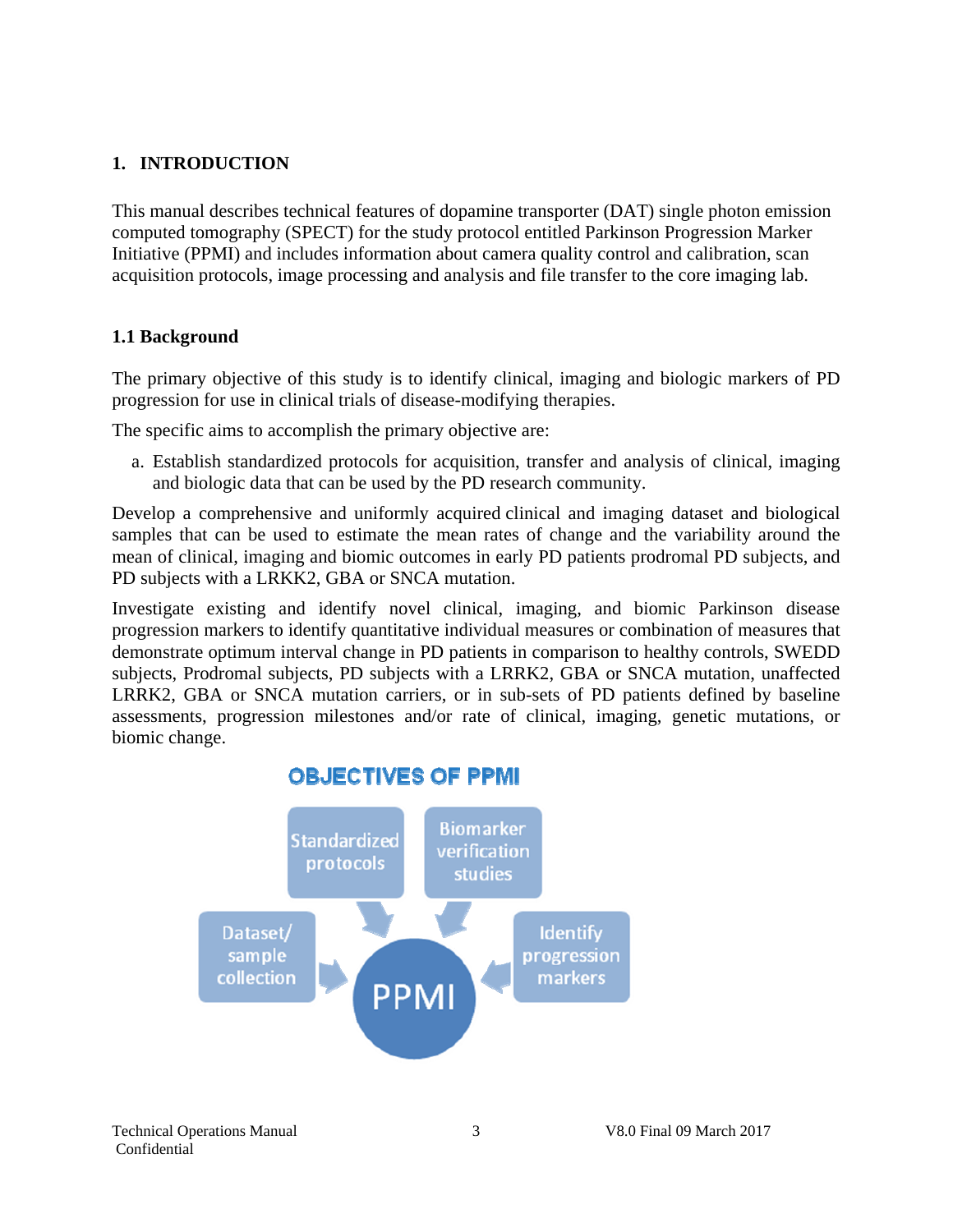#### **1.2 Technical Features of PPMI**

The development of multi-center quantitative measures, even in the context of a within subject design like PPMI, requires a more robust approach to camera calibration, image acquisition, and technical optimization than is necessary for qualitative diagnostic imaging. In this regard, the PPMI study incorporates several unique and investigational technical features to ensure the highest level of data which may be successfully pooled across the study centers and imaging centers. These technical features designed to accomplish this goal in PPMI include:

- 1) Individual technical center visits and image protocol set-up with optimization of camera protocols and standardization of center's processing methods.
- 2) Ongoing core imaging lab assessment of images as they are obtained via rapid quality control check of the imaging data submitted to the core lab and feedback to the imaging center.

## **2. IMAGE CENTER QUALIFICATION PROCESS**

To ensure that an imaging center chosen as a participating imaging center meets the high level of standard required by the Imaging Core Lab (ICL), the Institute for Neurodegenerative Disorders (IND), the selected center will complete the following qualifying steps listed below:

### **2.1 Completion of the SPECT Imaging Center Qualification Questionnaire**

This form (completed by the imaging center) provides IND with contact information for key individuals, specific camera and computer system capabilities, and other specifications necessary for satisfactory completion of the study.

The completed questionnaire is reviewed by IND for initial assessment of the center's technical capabilities. If the center meets the technical standards required to perform as a participating center, IND will contact the center informing them of the next steps necessary for completion of the qualification process for the study described in the following paragraphs.

### **2.2 Test Data Acquisition and Data Transfer**

Imaging centers will be required to electronically transfer the test data (via DICOM push, sFTP, web upload, FTP or CD) to IND. This test data set can be a previously acquired de-identified (anonymized) subject data set or a point source. Centers will be provided with instructions on the transfer process. For the transfer, an IND staff member will be available to provide technical support to assist the center with the electronic transfer of the point source data. This serves as a test to discover any file transfer problems.

Once the test data set has passed quality control (QC), a member of IND's Core Lab team will contact the center to schedule the technical set up visit.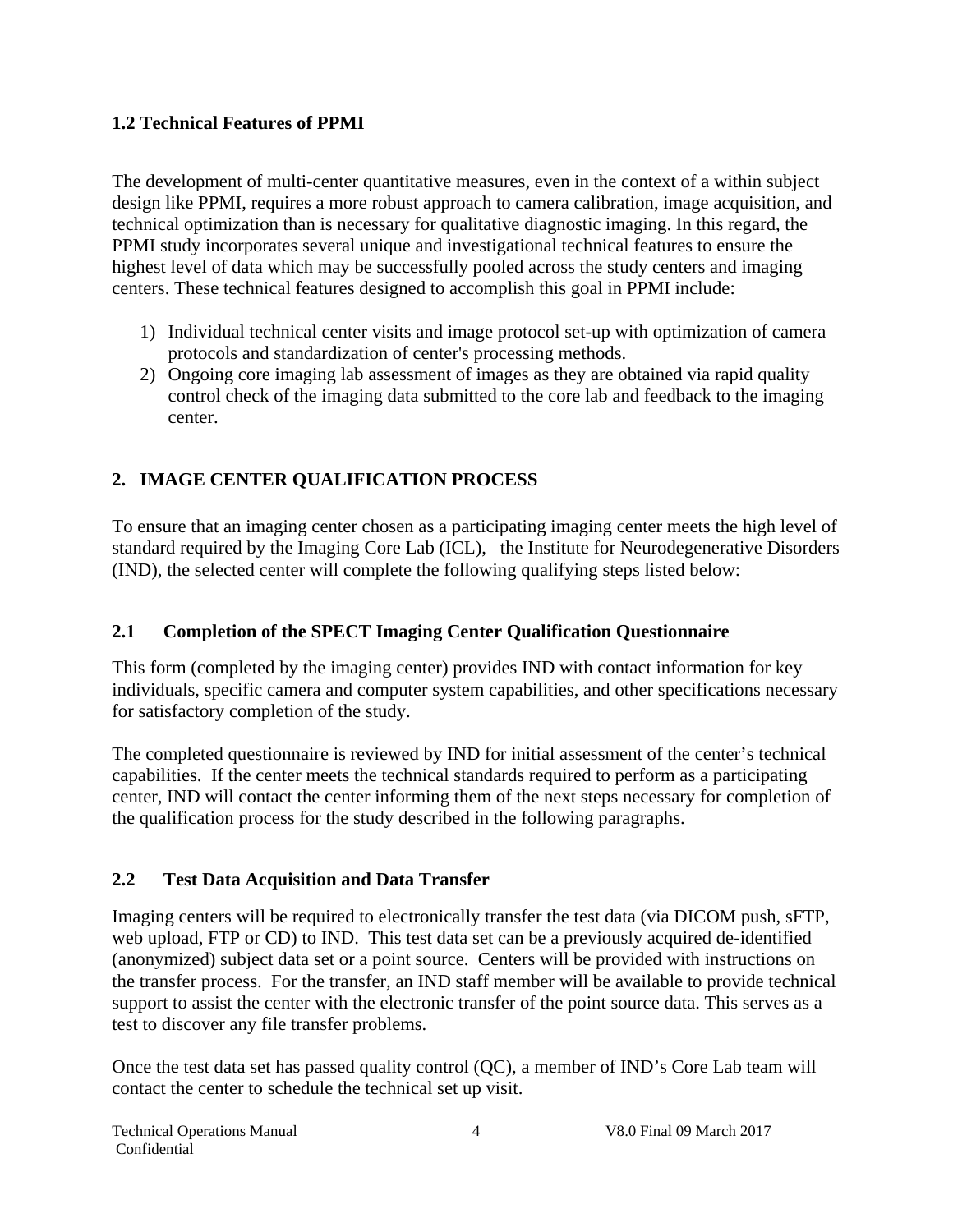#### **2.3 Technical Set up Visit and Phantom Acquisition**

During the technical set up visit an  $^{123}$ I anthropomorphic striatal phantom will be acquired. The phantom data will be transferred to IND for review and reconstruction. The center will receive a communication describing the activities that took place during the technical center visit. This communication will notify the center staff whether or not they are qualified to begin imaging subjects in the study.

## **2.4 First Subject Acquisition**

After the first subject has been imaged, the center will be instructed to promptly transfer the data to IND for review. The center will be instructed NOT to enroll a second subject until IND has reviewed the first subject data and it has passed both the technical and scientific quality control procedures at the Core Lab.

Once the first subject data has passed both technical and scientific QC, the center will be sent a brief report indicating that they have been cleared to begin enrolling additional subjects.

The above steps are necessary to ensure that imaging centers follow protocol and source documentation guidelines, and image acquisition and data transfer procedures in order to produce data that is deemed acceptable by IND's quality assurance processes.

## **3. TECHNICAL SET UP VISITS**

### **3.1 Preparation for the set up visit**

Participating centers will be visited by a core lab representative prior to the initiation of subject enrollment for the purpose of familiarizing nuclear medicine technical staff with image acquisition, processing, data archiving, and data submission procedures.

Approximately one month prior to the anticipated enrollment of subjects into the study a technical set up visit will be scheduled. An agenda will be customized to the requirements of the center and clinical demands on the SPECT camera.

## **3.2 Technical Set Up Visit**

During the visit, the set up specialist will review the center's SPECT instrumentation, collimators, and image processing software in order to develop an image and data processing plan for the center which supports pooling of quantitative DaTSCAN™ data with other imaging centers. In addition procedures for pharmaceutical dose assay, thyroid blockade and safety, image reconstruction and processing, file-naming, and data transfer procedures will be reviewed.

The technical visit is usually conducted in two sessions over one day. The center set up specialist understands that demands for camera time may influence the timing of the phantom acquisition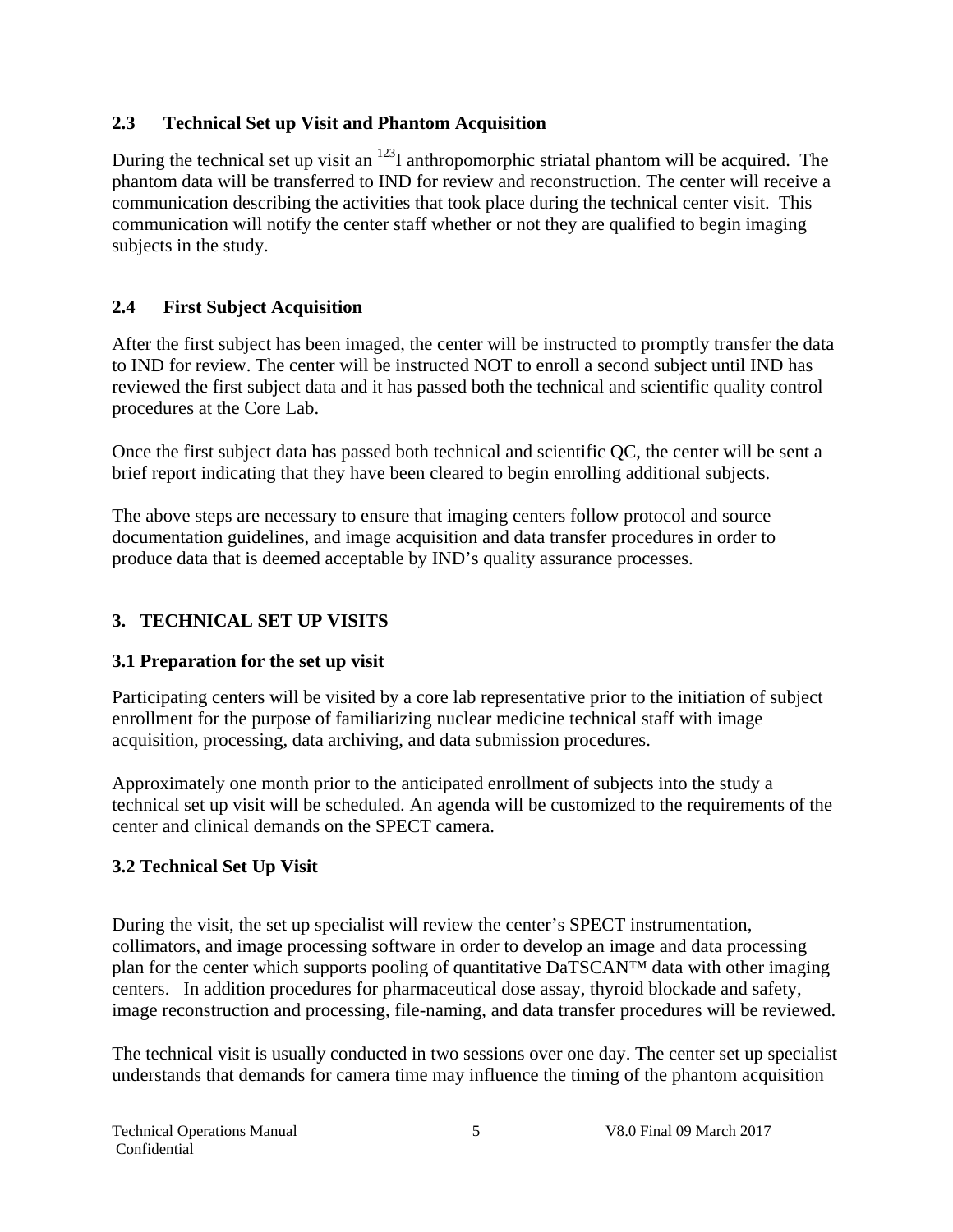and every means will be taken to be flexible around the scheduling of the visit activities. A general agenda for a typical visit is described below:

## **3.2.1 Technical Set Up Agenda**

*Purpose*

- Review subject flow and center study roles, responsibilities, and communication
- Review imaging procedures, rationale, and source documents
- Perform  $^{123}I$  anthropomorphic striatal phantom acquisition
- Do test run of data send operation to core lab
- Go over quality assurance program and assessments to occur during the study
- Review mechanisms for feedback from core lab after each image sent
- Answer any questions, anticipate problems and solutions
- Confirm contact information
- Provide Center Study Binder containing;
	- Contact information
	- Technical Operations Manual
	- Camera QA Event Log forms (see Figure 2 for an example)
	- Instructions for completion of Camera QA Log
	- SPECT Scan Information Source Documents with instructions for completion (see Figure 5 for an example)
	- sFTP/FTP server, user, and password information or DICOM server information exchange
	- SPECT Imaging Data Transfer Information Source Documents (see Figure 3 for an example)
	- Center specific subject numbering protocol
	- Core Lab communications section for maintaining records of all communication with the Core Lab

#### *Agenda*

#### **Session 1 (about 1 h)**

Suggested participants: Neurology PI, Nuclear Medicine PI, study coordinator, nuclear medicine technologist and other key members of the neurology and nuclear medicine teams

- 1) Introductions and orientation
- 2) Outline of study technical imaging features
- 3) Review individual team member's responsibilities and communication from recruitment, to consenting and enrollment, to scan scheduling, image acquisition, etc.
- 3) Review core imaging lab technical documents and data submission procedures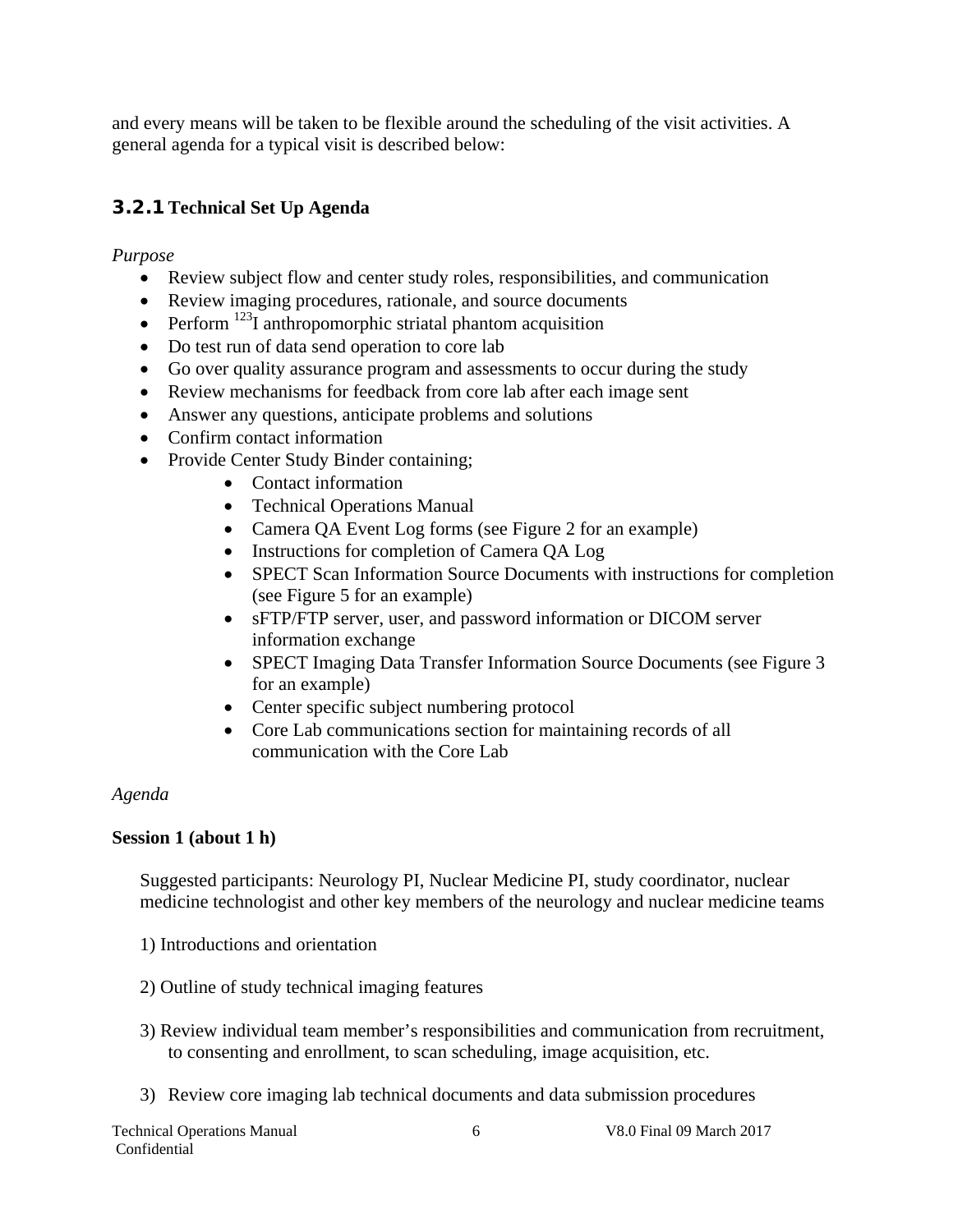4) Review imaging core lab quality control procedures

#### **Session 2 (about 4 h)**

Participants: Nuclear Medicine group

1) Briefly tour the imaging facilities and review study camera(s)/collimators and quality assurance procedures, document system software and version

2) Develop an acquisition protocol for specific SPECT tomograph to be used in the study

3) Test the acquisition protocol with an anthropomorphic  $^{123}$ I phantom acquisition. The imaging core lab representative provides and prepares all the phantoms working with the center's technologist staff. The center must have 37-111 MBq (1.0-3.0 mCi) of liquid  $123$ I available for the phantom acquisition. Phantom acquisitions will be scheduled according to camera availability.

4) Review imaging data transfers procedures to the imaging core lab. Perform a dry run of acquired phantom data transfer, and troubleshoot problems, firewall issues, etc.

5) Provide information about ongoing follow-up and communication, final questions, and wrap-up.

Following the technical set up visit, a report summarizing the technical acquisition and reconstruction parameters, image analysis, and file transfer procedures will be sent to the center. This will also document the quality assurance program discussed for the camera. This technical report should be kept in the study binder and serve as a proscriptive technical summary for the center. Any modification or changes in image acquisition will be reflected in updates to the technical center visit report and may also be stored in the center study binder.

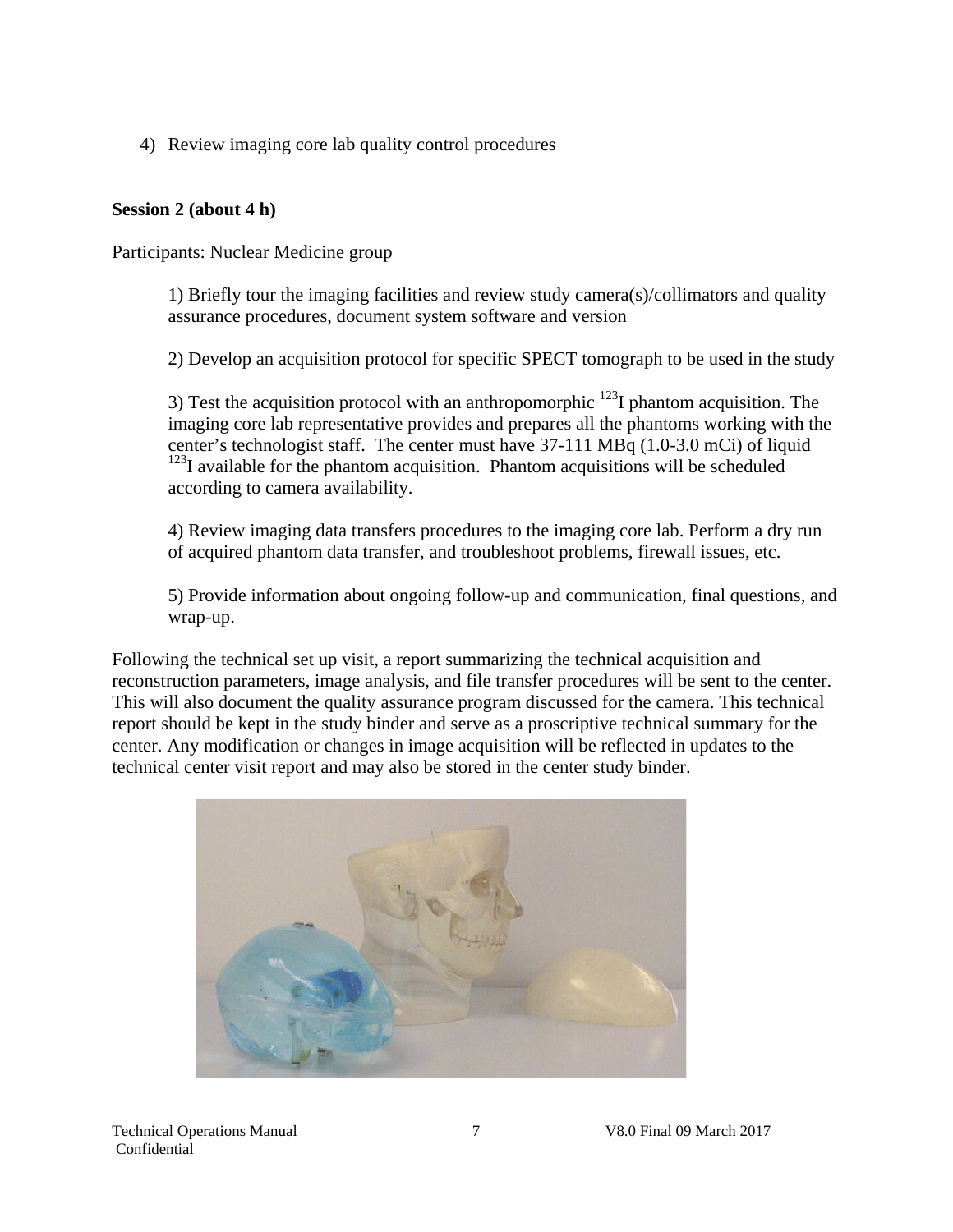**Figure 1** Anthropomorphic striatal phantom for initial center calibration during technical center visit.

This will be filled with  $123$ I to model striatal uptake of DaTSCAN<sup>TM</sup> and the data used to optimize and standardize the reconstruction and filtration of the SPECT image across the different imaging centers.

## **4. NUCLEAR MEDICINE PROCEDURES**

#### **4.1 Quality Control and Scanner Calibration**

Instrument assessment and quality control measures are critical to the meaningful interpretation and pooling of quantitative SPECT data across study centers. These measures and calibrations may be considered to occur over two periods; 1) prior to subject enrollment and, 2) after the initiation of patient enrollment.

Within the month prior to the initiation, each center must have completed the following planar and SPECT Q/C data:  $\frac{99 \text{m}}{2}$  Tc flood uniformity corrections with the clinical imaging collimators in place, COR correction, and energy correction according the manufacturer's specifications for the instrument. During the technical center visit the imaging core lab representative will verify the clinic's quality assurance procedures and a phantom will be obtained.

Quality control measures will be performed according to the clinic's and camera manufacturer's standard procedures as implemented in the center's quality control program for the SPECT camera and dose calibrator.

The minimal required calibration and quality control studies are summarized in Table 1 and need to be documented on the Camera QA log when performed:

#### **Table 1**

| <b>Frequency</b>            | <b>Test</b>                         | <b>Rationale</b>                           |
|-----------------------------|-------------------------------------|--------------------------------------------|
| Performed prior to subject  | $\lceil$ <sup>123</sup> I] Striatal | Allows baseline measure for evaluation and |
| enrollment by IND team      | phantom                             | comparability of recons, region sampling,  |
|                             |                                     | etc                                        |
| Performed during study      | <b>Routine SPECT</b>                | Maintains integrity of scanner and dose    |
| each day a protocol subject | and dose                            | calibrator                                 |
| is scanned                  | calibrator QC                       |                                            |

The Camera QA Event log will be completed on days when subject images are acquired. In addition, quality assurance data, software upgrades, changes in hardware and any other manipulations or changes to the imaging camera are to be recorded in a Camera QA Log source document which will be provided to the centers during the technical set up visit. See Figure 2 next page.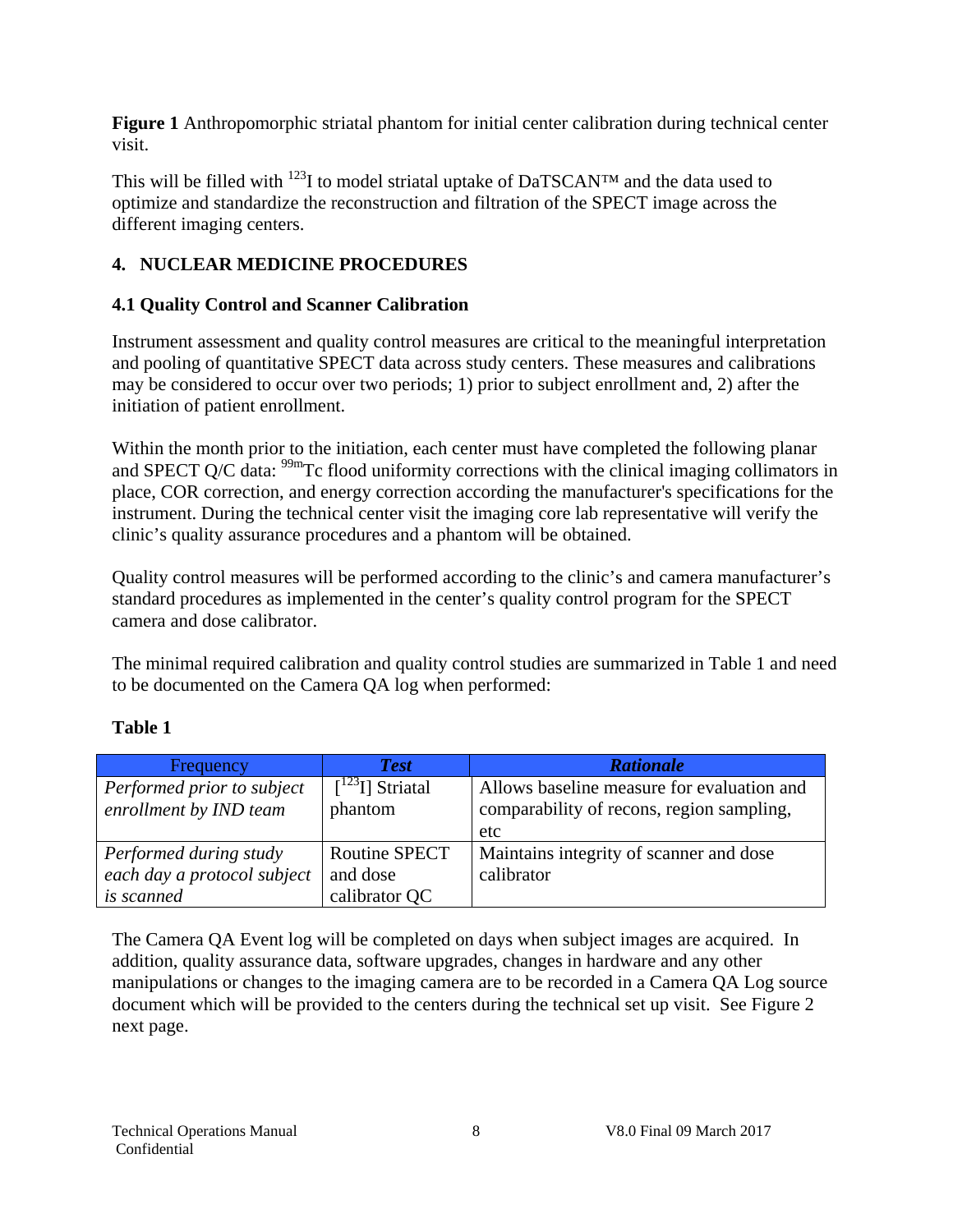|             | Imaging Center Name: |                           |  |             |                                                                                                                                                                                                                                                                                                                                              |  |
|-------------|----------------------|---------------------------|--|-------------|----------------------------------------------------------------------------------------------------------------------------------------------------------------------------------------------------------------------------------------------------------------------------------------------------------------------------------------------|--|
| Camera:     |                      |                           |  |             |                                                                                                                                                                                                                                                                                                                                              |  |
|             |                      |                           |  |             | The Camera Quality Assurance Log should be completed on subject imaging days. In addition, quality assurance data,<br>software upgrades, changes in hardware and any other manipulations or changes to the imaging camera throughout the<br>study should be captured as well. Please capture dates in dd/mon/yyyy format (e.g. 03/Mar/2010). |  |
| <b>Scan</b> |                      | <b>Scan Day QC Floods</b> |  | <b>Date</b> | Software upgrades, hardware changes,                                                                                                                                                                                                                                                                                                         |  |
| <b>Date</b> |                      | Pass/Fail                 |  |             | any other manipulations or changes to<br>the imaging camera, etc.                                                                                                                                                                                                                                                                            |  |
|             |                      |                           |  |             |                                                                                                                                                                                                                                                                                                                                              |  |
|             |                      |                           |  |             |                                                                                                                                                                                                                                                                                                                                              |  |
|             |                      |                           |  |             |                                                                                                                                                                                                                                                                                                                                              |  |
|             |                      |                           |  |             |                                                                                                                                                                                                                                                                                                                                              |  |
|             |                      |                           |  |             |                                                                                                                                                                                                                                                                                                                                              |  |
|             |                      |                           |  |             |                                                                                                                                                                                                                                                                                                                                              |  |
|             |                      |                           |  |             |                                                                                                                                                                                                                                                                                                                                              |  |
|             |                      |                           |  |             |                                                                                                                                                                                                                                                                                                                                              |  |
|             |                      |                           |  |             |                                                                                                                                                                                                                                                                                                                                              |  |
|             |                      |                           |  |             |                                                                                                                                                                                                                                                                                                                                              |  |
|             |                      |                           |  |             |                                                                                                                                                                                                                                                                                                                                              |  |
|             |                      |                           |  |             |                                                                                                                                                                                                                                                                                                                                              |  |
|             |                      |                           |  |             |                                                                                                                                                                                                                                                                                                                                              |  |
|             |                      |                           |  |             |                                                                                                                                                                                                                                                                                                                                              |  |
|             |                      |                           |  |             |                                                                                                                                                                                                                                                                                                                                              |  |
|             |                      |                           |  |             |                                                                                                                                                                                                                                                                                                                                              |  |
|             |                      |                           |  |             |                                                                                                                                                                                                                                                                                                                                              |  |
|             |                      |                           |  |             |                                                                                                                                                                                                                                                                                                                                              |  |
|             |                      |                           |  |             |                                                                                                                                                                                                                                                                                                                                              |  |
|             |                      |                           |  |             |                                                                                                                                                                                                                                                                                                                                              |  |
|             |                      |                           |  |             |                                                                                                                                                                                                                                                                                                                                              |  |
|             |                      |                           |  |             |                                                                                                                                                                                                                                                                                                                                              |  |
|             |                      |                           |  |             |                                                                                                                                                                                                                                                                                                                                              |  |
|             |                      |                           |  |             |                                                                                                                                                                                                                                                                                                                                              |  |
|             |                      |                           |  |             |                                                                                                                                                                                                                                                                                                                                              |  |
|             |                      |                           |  |             |                                                                                                                                                                                                                                                                                                                                              |  |

**Figure 2 Camera QA Event Log** 

This log records any QC, software changes, etc to the camera and acquisition computer as well as scan day QC floods. All logs up to and including the date of each subject scan should be sent with other source documents at the time of the transfer of the image data.

All current "**Camera QA Event Logs**" should be sent along with the subject "**Scan Information Source Document**" (Figure 3) and "**Imaging Data Transfer Information Source Document**" (Figure 4) following a subject scan.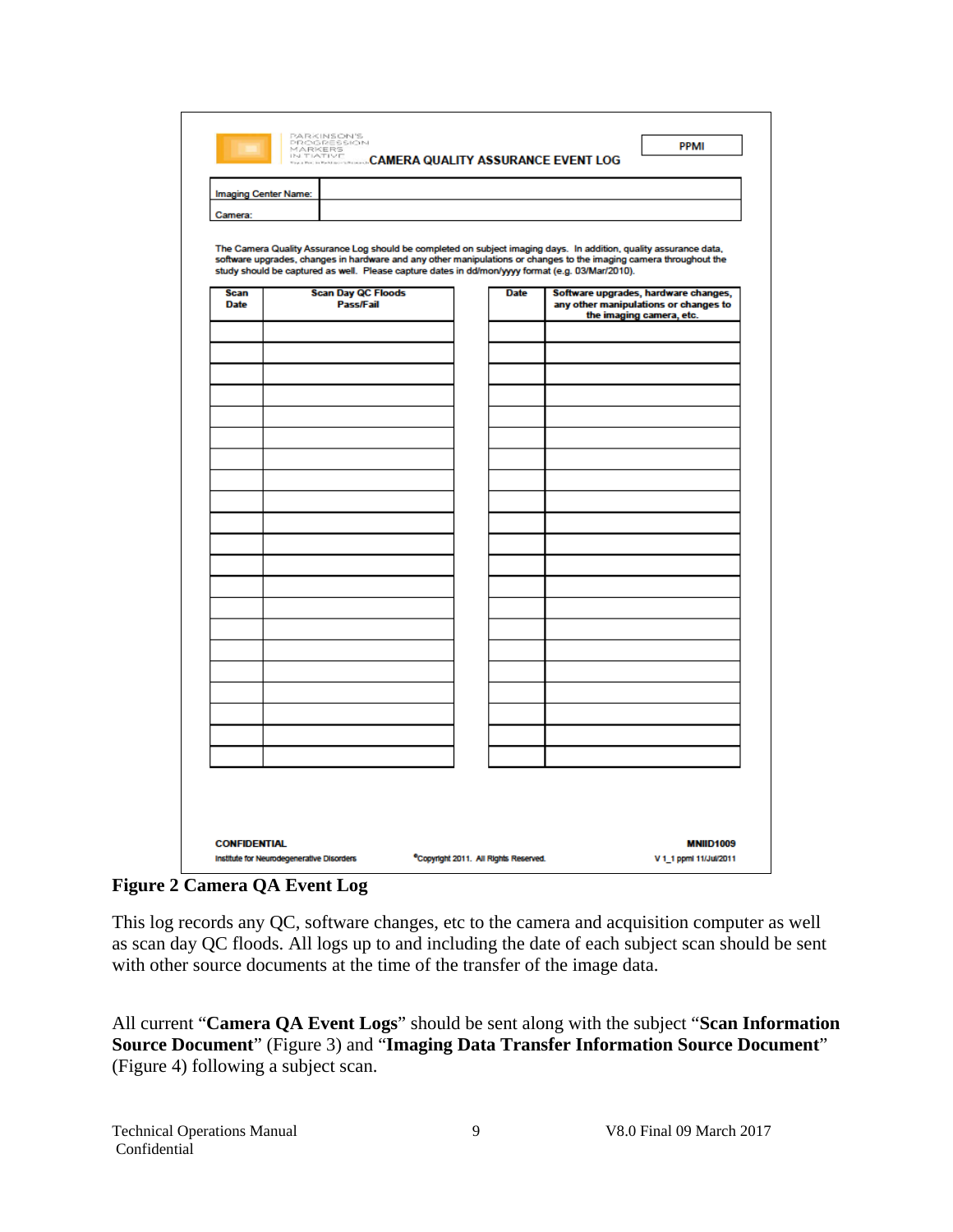#### **4.2 Scanner Replacement or Upgrade**

#### **It is important that subjects are imaged on the same scanner throughout their participation in the study.**

If your center will be replacing or upgrading your scanner or acquisition software, it is critical that you inform IND *prior* to the replacement or upgrade occurring, so that IND can take the necessary steps to ensure the continuity of the imaging outcome measures in this longitudinal research study. IND may need to revisit the imaging center to acquire another phantom.

#### **4.3 Image acquisition**

The interval for DaTSCAN™ imaging visits for the PPMI study are based on a subject's cohort assignment (Parkinson's disease, prodromal, healthy control, SWEDD ((Subjects Without Evidence of Dopamine Deficit)), or genetic cohort). Refer to clinical protocol for current schedule of activities (SOA). The SOA for each cohort indicates visit/s where DaTSCAN<sup>TM</sup> imaging should be completed. Confirm with the clinical site coordinator the subject's visit at the time of imaging.

Prior to each injection (on the day of injection) all females of child bearing potential must have a negative urine pregnancy test in order to receive the DaTSCAN™ injection.

Radiopharmaceutical will be provided as a unit dose. Specific details of ordering the DaTSCAN™ dose will be discussed at the center visit. The dose should be assayed in a 10 ml syringe filled to a standard volume of 6 ml. In order to avoid geometry effects on determination of actual injected dose following injection of DaTSCAN™, the syringe should be filled to the initial volume and reassayed. These data should be recorded on the PPMI Scan Information Source Document (Fig 5). Subjects should be pretreated with saturated iodine solution (10 drops in water) or perchlorate (1000 mg,) prior to DaTSCAN™ injection. The target dose for subjects will be 185 MBq or 5.0 mCi of DaTSCAN™. The dose range for injection is 111 to 185 MBq or 3.0 to 5.0 mCi of DaTSCAN™. Do not exceed 185 MBq and do not use when the activity is below 110 MBq.

Subjects are to be imaged  $4 + 0.5$  hours following the injection. Specifically-bound activity washes out from striatal binding centers slowly, but not negligibly, hence every effort should be made to maintain a consistent imaging time post injection of DaTSCAN™.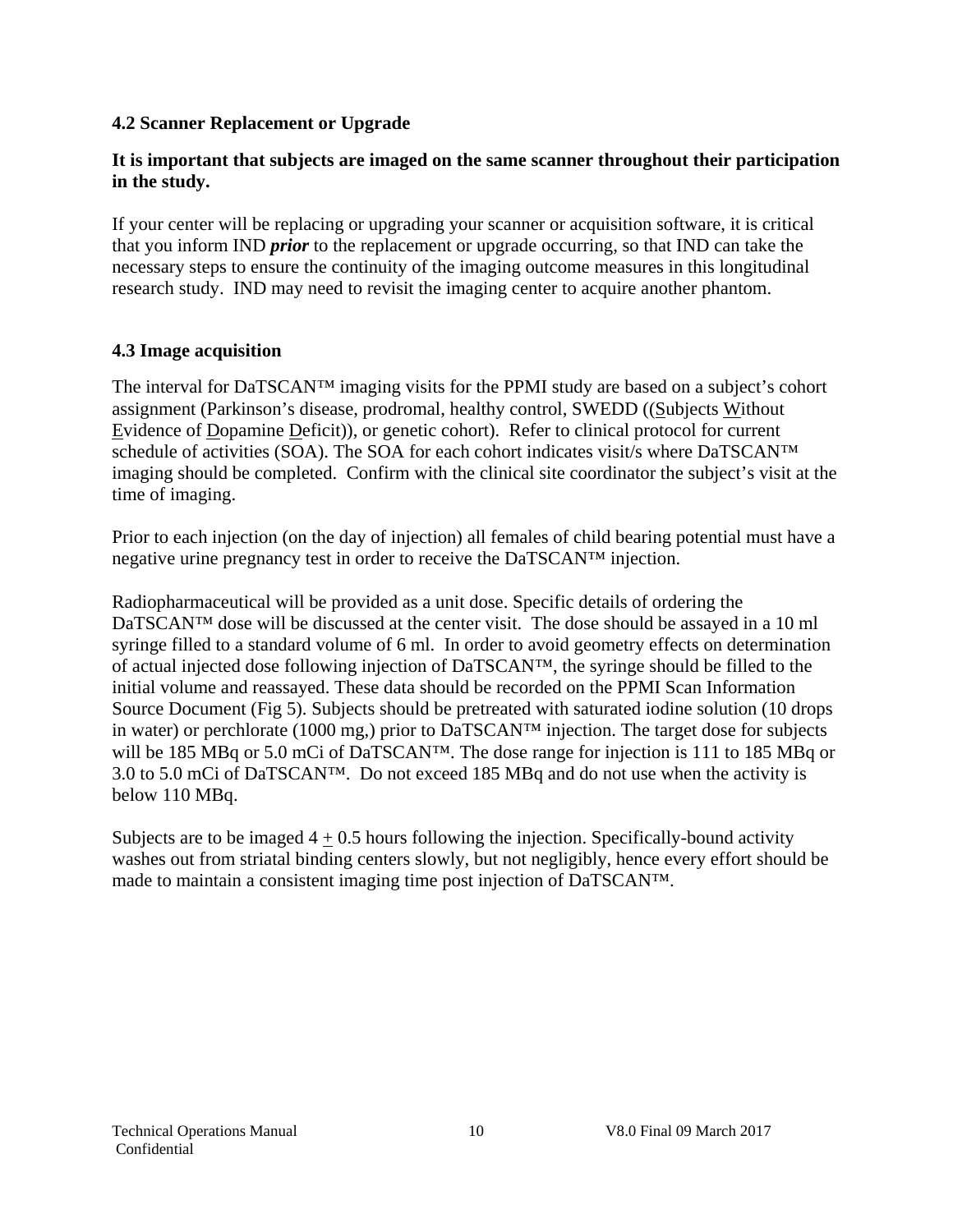| Site Number:                            |                                                                             | Subject Number:                                                                                                                                                                                                                           |                               |                                                  |              | " If subject number is 4 digits, please enter "0"<br>In the first box " |
|-----------------------------------------|-----------------------------------------------------------------------------|-------------------------------------------------------------------------------------------------------------------------------------------------------------------------------------------------------------------------------------------|-------------------------------|--------------------------------------------------|--------------|-------------------------------------------------------------------------|
| <b>Visit Number:</b>                    | Screening<br>ST                                                             | Month 12/V04<br>Unscheduled                                                                                                                                                                                                               | Month 24/V06                  |                                                  | Month 48/V10 | PW<br>Month 36/V08 Note: visit applies to Prodromal subjects only.      |
| <b>Clinical Site</b><br>Name:           |                                                                             |                                                                                                                                                                                                                                           | Imaging Center<br>Name:       |                                                  |              |                                                                         |
| Scan Acquisition Date:<br>(dd/mmm/yyyy) |                                                                             |                                                                                                                                                                                                                                           |                               |                                                  |              |                                                                         |
|                                         | Age At Time Of Scan:<br>(screening only)                                    |                                                                                                                                                                                                                                           |                               | Gender:<br>Male                                  |              | Female                                                                  |
| Injection Information:                  |                                                                             |                                                                                                                                                                                                                                           | Radiopharmaceutical:          |                                                  |              |                                                                         |
| <b>Thyroid Blockade</b><br>Method:      |                                                                             | <b>Thyroid Blockade</b><br>Dose:                                                                                                                                                                                                          |                               | Time Blockade Admin-<br>istered: (24 hour clock) |              | ı                                                                       |
| Date Injected:<br>(dd/mmm/yyyy)         |                                                                             |                                                                                                                                                                                                                                           |                               | Injection Time:<br>(24 hour clock)               | п            |                                                                         |
| Initial Activity:                       |                                                                             |                                                                                                                                                                                                                                           | ™ mCl □ MBq                   | Time Measured:<br>(24 hour clock)                | F            |                                                                         |
| Residual Activity<br>Post Injection:    |                                                                             |                                                                                                                                                                                                                                           | mCI MBq                       | Time Measured:<br>(24 hour clock)                | ı            |                                                                         |
| Actual Dose:                            |                                                                             |                                                                                                                                                                                                                                           | ⊓ mCl □ MBq                   |                                                  |              |                                                                         |
| <b>Subjection Acquisition:</b>          |                                                                             |                                                                                                                                                                                                                                           | Scan Identifier:              |                                                  |              |                                                                         |
|                                         |                                                                             | Scan Identifier should be named as follows in the patient name field in the header: 3 digit site number-4 or 5 digit subject number_and the scan<br>number (e.g. 123-1234_1) - Refer to Technical Operations Manual for more information. |                               |                                                  |              |                                                                         |
|                                         |                                                                             | Camera:                                                                                                                                                                                                                                   |                               |                                                  |              |                                                                         |
|                                         | <b>Acquisition Protocol Used:</b><br>(use protocol created at set-up visit) | **NOTE: Device used to document "time injected" should correspond with device used to document scan start**                                                                                                                               |                               |                                                  |              |                                                                         |
| Start Time:<br>(24 hour clock)          | п                                                                           |                                                                                                                                                                                                                                           | Stop Time:<br>(24 hour clock) | H                                                |              |                                                                         |
| Collimator:                             |                                                                             |                                                                                                                                                                                                                                           | Radius:                       |                                                  |              |                                                                         |
| <b>Technical Comments:</b>              |                                                                             |                                                                                                                                                                                                                                           |                               |                                                  |              |                                                                         |
|                                         |                                                                             |                                                                                                                                                                                                                                           |                               |                                                  |              |                                                                         |
|                                         |                                                                             |                                                                                                                                                                                                                                           |                               |                                                  |              |                                                                         |
|                                         |                                                                             |                                                                                                                                                                                                                                           |                               |                                                  |              |                                                                         |
|                                         |                                                                             |                                                                                                                                                                                                                                           |                               |                                                  |              |                                                                         |
|                                         |                                                                             |                                                                                                                                                                                                                                           |                               |                                                  |              |                                                                         |

**Figure 3 Scan information source document** 

Scan information source documents the radiopharmaceutical dose, time imaging post-injection, the phantom and subject acquisition parameters. This form is completed for each subject and sent to core lab at the same time the images are transferred.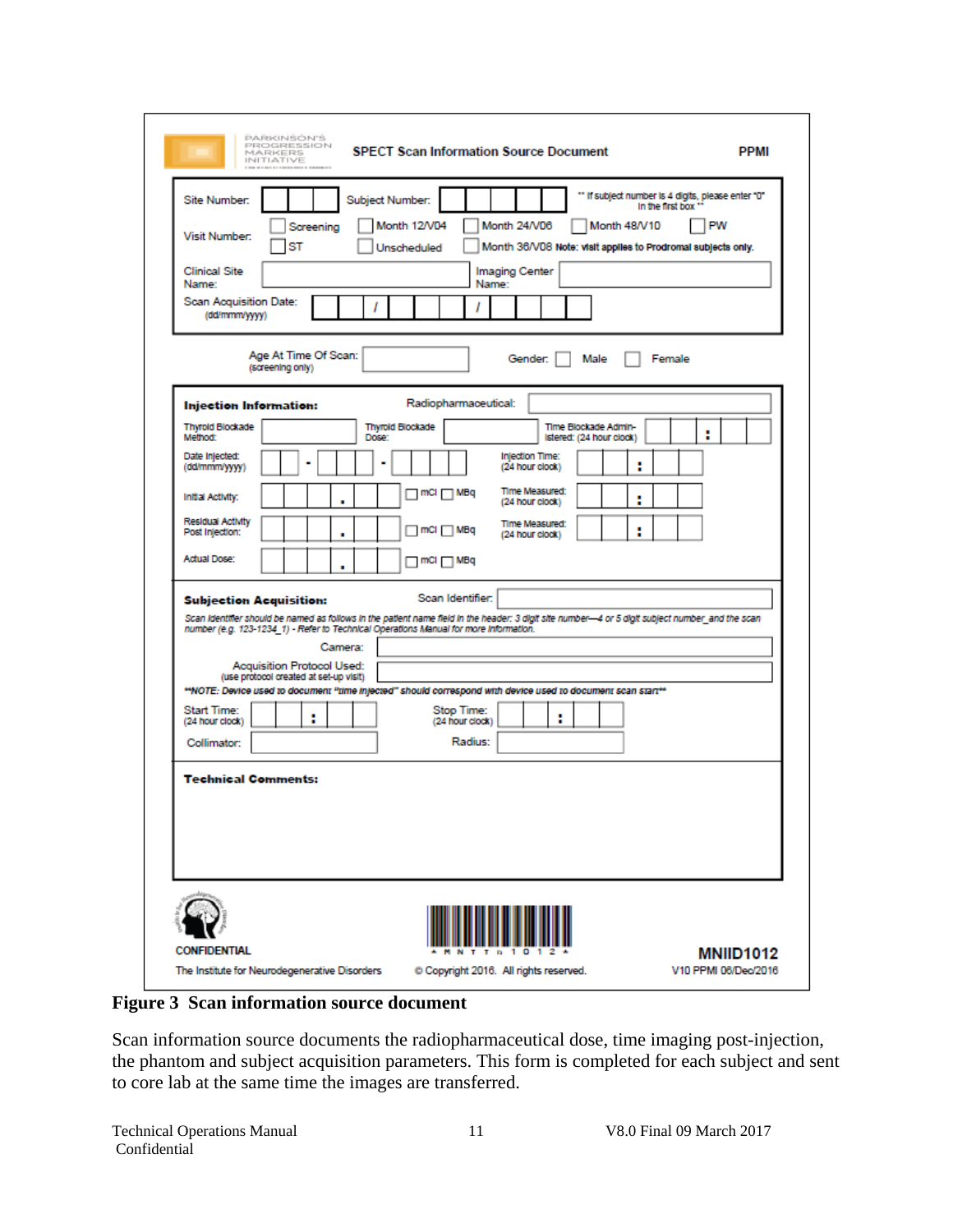As a general protocol, raw projection data will be acquired into a 128 x 128 matrix stepping each 3 degrees for a total of 120 (or 4 degrees for a total of 90) projections in a window centered on 159 +/- 10% KeV with a total scan duration of approximately 30 – 45 minutes. Specific scan parameters including collimation and acquisition mode will be selected for each center on the basis of an assessment during the technical set up visit. Insofar as possible, it is recommended that acquisition be in step and shoot mode with each head rotating 360 degrees using a parallel hole collimator to permit the reconstruction of a viable image even if one head is faulty. The acquisition parameters for each study are recorded in the scan acquisition document at the time of the scan as indicated in Figure 3.

**Please Note: For those imaging centers who completed their technical site visit prior to July 2013, please continue to image subjects according to the dual energy window acquisition protocol that was determined during this visit.** 

#### **4.4 Data Interpretation**

A visual interpretation for the screening DaTscan (PD Genetic Cohort subjects only) will be performed at the imaging core lab by well-experienced nuclear medicine experts. Clinical centers will receive a report indicating whether there is evidence of a dopamine deficit on the subject's scan for subjects where the DaTSCAN result is an eligibility criteria. The screening imaging interpretation will serve as final criteria for enrollment into the study.

#### **5. IMAGE RECONSTRUCTION, PROCESSING, SCAN IDENTIFICATION AND ARCHIVING**

#### **5.1 Imaging Reconstruction and Processing**

Both the imaging center and the core lab will reconstruct and attenuation correct the imaging data. Therefore it is imperative that the ICL receive both the reconstructed and the raw projection data. Imaging centers may implement either filtered back-projection or an iterative reconstruction algorithm using standardized approaches. Methods for homogeneous attenuation correction (Chang 0) and regional striatal analysis for extraction of count densities and determination of specific uptake ratios will be reviewed during the technical center visit.

### **5.2 Scan Identification**

Each set of subject data transferred to the imaging core lab will be identified in the following manner:

-3 digit center code followed by 4 or 5 digit subject number followed by the scan visit number:

- Screening  $= 1$
- Month  $12$ /Visit  $04 = 2$
- Month  $24/V$ isit  $06 = 3$
- Month  $48/\text{Visit } 10 = 4$
- Month  $36/Visit 08 = V08$  (for Prodromal only)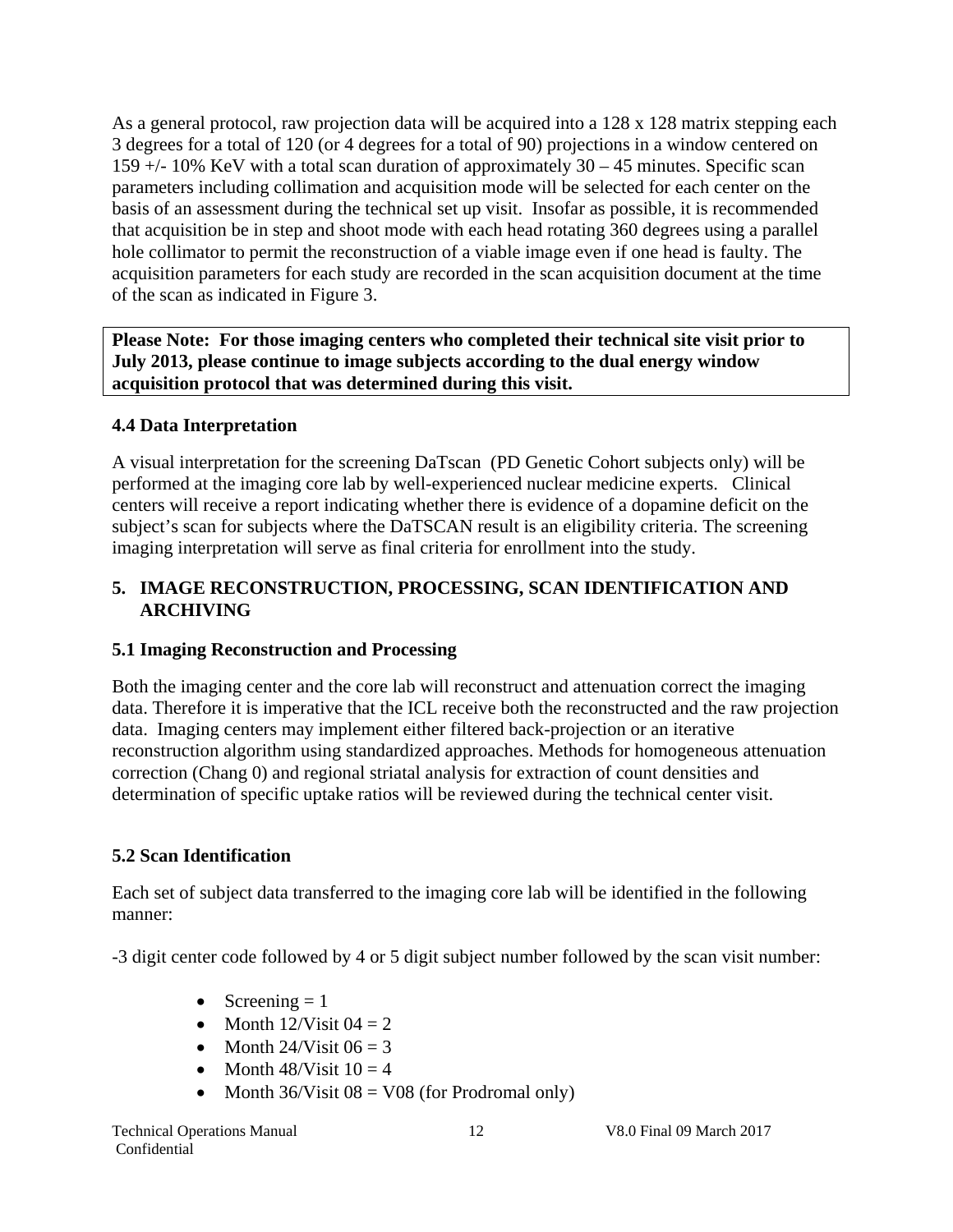- Premature Withdrawal  $= PW$
- Symptomatic Therapy  $= ST$
- Unscheduled  $=$  U01, U02, etc.

Example for the Month 24/Visit 6 scan for subject number 1455 acquired from center 023 will be indentified as "0231455\_3". If a subject skips a scan (i.e. does not have a scan performed at Month 12/Visit 4), label the scan according to the actual visit.

Please note: Please refer to the Schedule of Activities for an outline of the study visits.

#### **5.3 Study Data Archiving**

**ALL SPECT raw and reconstructed study data** should be archived prior to transfer to the Core Lab. These represent source data. The method of archiving should follow the centerspecific Standard Operating Procedures (SOPs). Additionally, all study related source documentation should be maintained in the appropriate section of the Study Binder. All queries and/or correspondence will also need to be maintained and filed in the Technical Study Binder. All study documentation and SPECT data must be retained by the center in accordance with the protocol.

### **6. DATA TRANSFER**

Individual center issues regarding transfer of image data will be addressed at the technical set up visit. Each center will be provided with transfer instructions. If necessary, the imaging core lab representative will assist the center in the implementation of transfer procedures. **It is recommended that image files be in DICOM3 format, although native scan format is also acceptable.** For each scan, and depending upon the camera manufacturer, the following files should be submitted to the core lab:

- 1) DaTSCAN subject: raw projection data
- 2) DaTSCAN subject: reconstructed image files

Using the procedures detailed in the previous section, the center should record the data to be sent on the scan acquisition document and data transfer documents (Figure 3 and 4). These documents should be sent to the imaging core lab. Receipt of the documents at the imaging core lab serves to notify the imaging core lab team that data have been electronically transferred. The imaging core lab will then review the imaging data against what was received to check for the presence of all expected data. All data will be interrogated for accuracy and completeness using a standard quality assurance procedure. If there is a problem with the data file sent, an imaging core lab representative will contact the center staff. Depending upon the nature of the problem, the resolution may involve simple provision of additional information, the resend of one or more image data files, or other action to ensure the completeness of the image data files.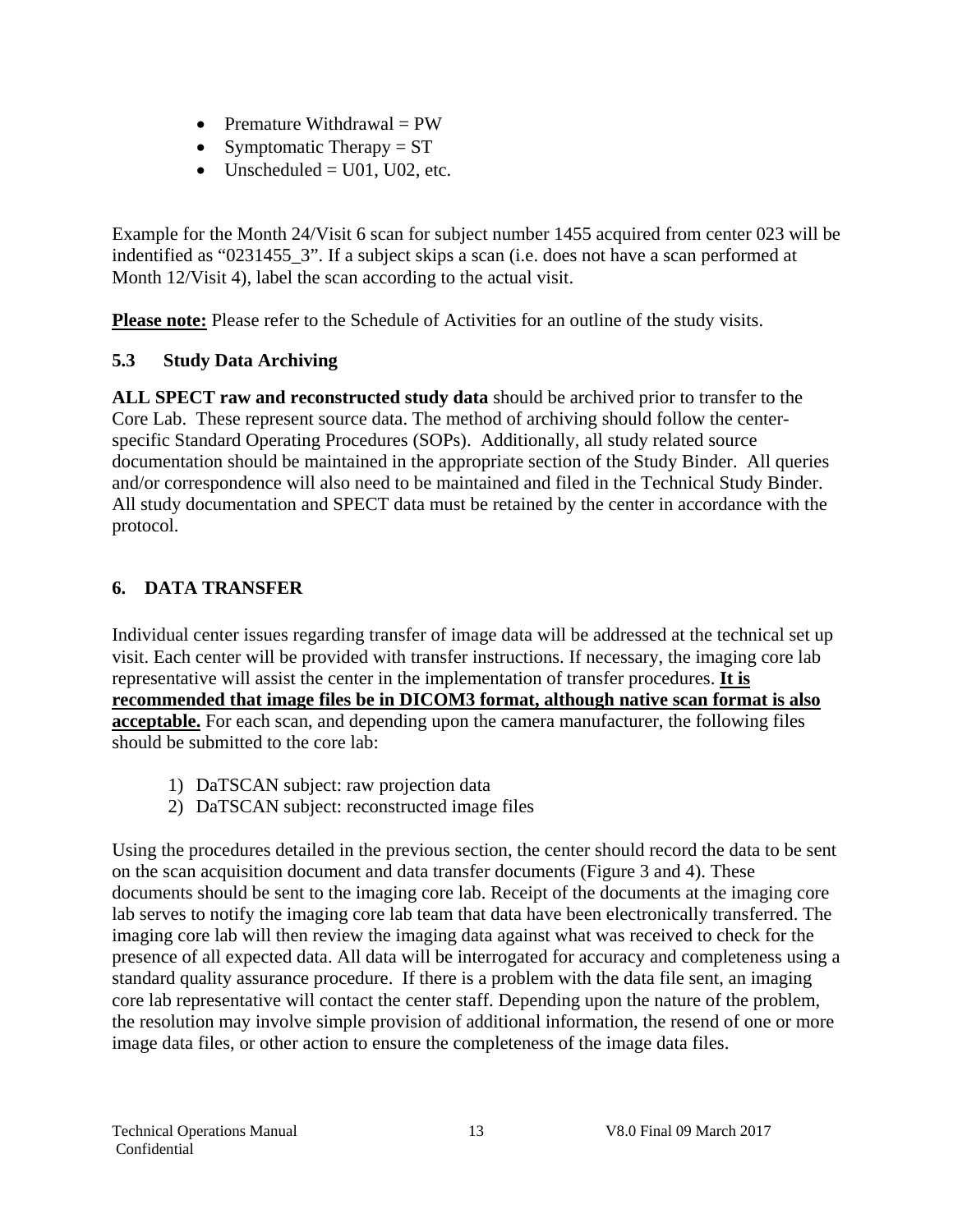| PARKINSON'S<br><b>IND SPECT Subject Imaging Data Transfer</b><br>PROGRESSION<br>MARKERS<br><b>Information Source Document</b><br>INITIATIVE<br>-------- |                  | <b>PPMI</b>                                                                    |
|---------------------------------------------------------------------------------------------------------------------------------------------------------|------------------|--------------------------------------------------------------------------------|
| Site Number:<br>Subject Number:<br>Month 12/V04<br>Month 24/V06<br>Screening                                                                            | Month 48/V10     | " If subject number is 4 digits, please enter "0"<br>In the first box **<br>PW |
| Visit Number:<br>Unscheduled<br>ST                                                                                                                      |                  | Month 36/V08 Note: visit applies to Prodromal subjects only.                   |
| Imaging Center Name:                                                                                                                                    |                  |                                                                                |
| Clinical Site Name:                                                                                                                                     |                  |                                                                                |
| Scan Acquisition Date:<br>(dd/mmm/yyyy)                                                                                                                 |                  |                                                                                |
| <b>Transfer Mode:</b><br><b>DICOM</b><br>CD or DVD<br>(s)FTP                                                                                            | Other:           |                                                                                |
| <b>DICOM</b><br>Data Format:<br>Interfile<br>Native System File                                                                                         |                  |                                                                                |
| Raw Data to IND:                                                                                                                                        | <b>Number of</b> | <b>Data Received/Verified</b>                                                  |
| <b>Scan Identifier</b>                                                                                                                                  | Projections      | (internal use only)                                                            |
|                                                                                                                                                         |                  |                                                                                |
|                                                                                                                                                         |                  |                                                                                |
|                                                                                                                                                         |                  |                                                                                |
|                                                                                                                                                         |                  |                                                                                |
|                                                                                                                                                         |                  |                                                                                |
|                                                                                                                                                         |                  |                                                                                |
|                                                                                                                                                         |                  |                                                                                |
|                                                                                                                                                         |                  |                                                                                |
|                                                                                                                                                         |                  |                                                                                |
|                                                                                                                                                         |                  |                                                                                |
| <b>Reconstructed Data to IND:</b>                                                                                                                       |                  |                                                                                |
| <b>Scan Identifier</b>                                                                                                                                  |                  | <b>Data Received/Verified</b><br>(for internal use only)                       |
|                                                                                                                                                         |                  |                                                                                |
|                                                                                                                                                         |                  |                                                                                |
|                                                                                                                                                         |                  |                                                                                |
|                                                                                                                                                         |                  |                                                                                |
| Dential<br>CONFI<br>Page 1 of 2                                                                                                                         |                  | <b>MNIID1019</b>                                                               |

**Figure 4 Imaging Data Transfer Source** 

Imaging Data Transfer Information Source is to be sent with each set of image files.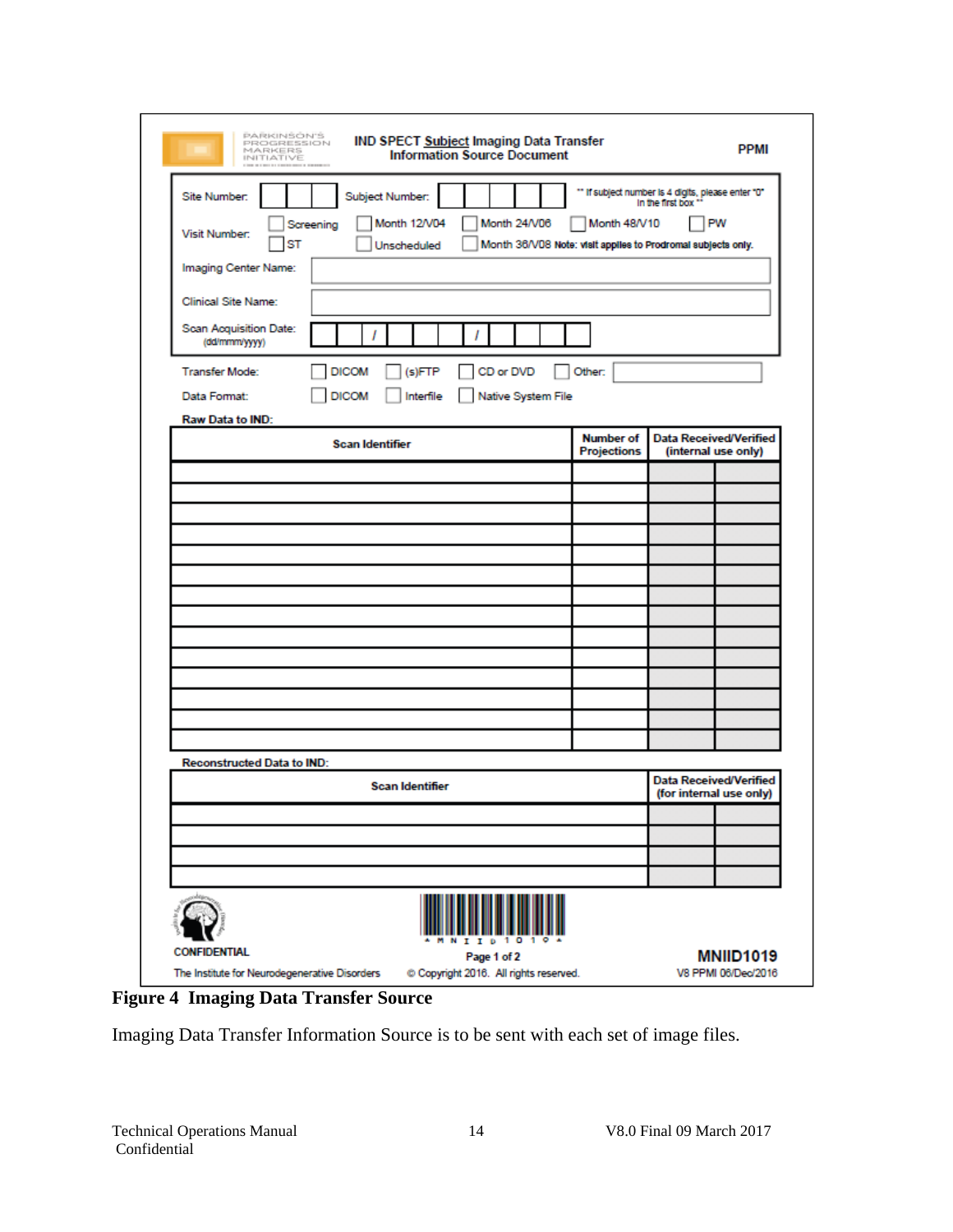## **7. STUDY TECHNICAL DOCUMENTATION**

The key to technical documentation is the **technical binder**. It is recommended that the Nuclear Medicine group maintain the technical binder as a single source of information about the imaging aspects of the study, including recording when phantoms are acquired, QC changes, software upgrades, individual scan information sheets, etc. In addition, the technical binder serves as a reference document for the center summarizing all technical procedures for the study.

The technical binder contains the following:

- Contact information
- Technical Operations Manual
- Camera QA Event Log forms
- Instructions for completion of Camera QA Log
- SPECT Scan Acquisition Documents with instructions for completion
- sFTP server, user, and password information
- SPECT Imaging Data Transfer Information Documents
- Center specific subject numbering protocol
- Core Lab communications section for maintaining records of all communication with the Core Lab

The binder will be provided to each center at the technical center set-up visit along with instructions for maintenance of the technical source documents.

### **8. COMMUNICATION WITH IND AND TROUBLE-SHOOTING PROBLEMS**

The description of the imaging data flow underscores the complexity of the trial and highlights the need for timely and efficient communication. All imaging data will be reviewed and the Data Receipt Form will be emailed back to centers. Any queries with the data will be directed to the Nuclear Medicine group at the center based on discussion during the technical center visit. *ANY* questions regarding the technical conduct of the trial, from issues around the receipt of radiopharmaceutical, to camera set-up, subject and phantom scan acquisition, image processing, file creation and transfer, etc are appropriate to direct to IND.